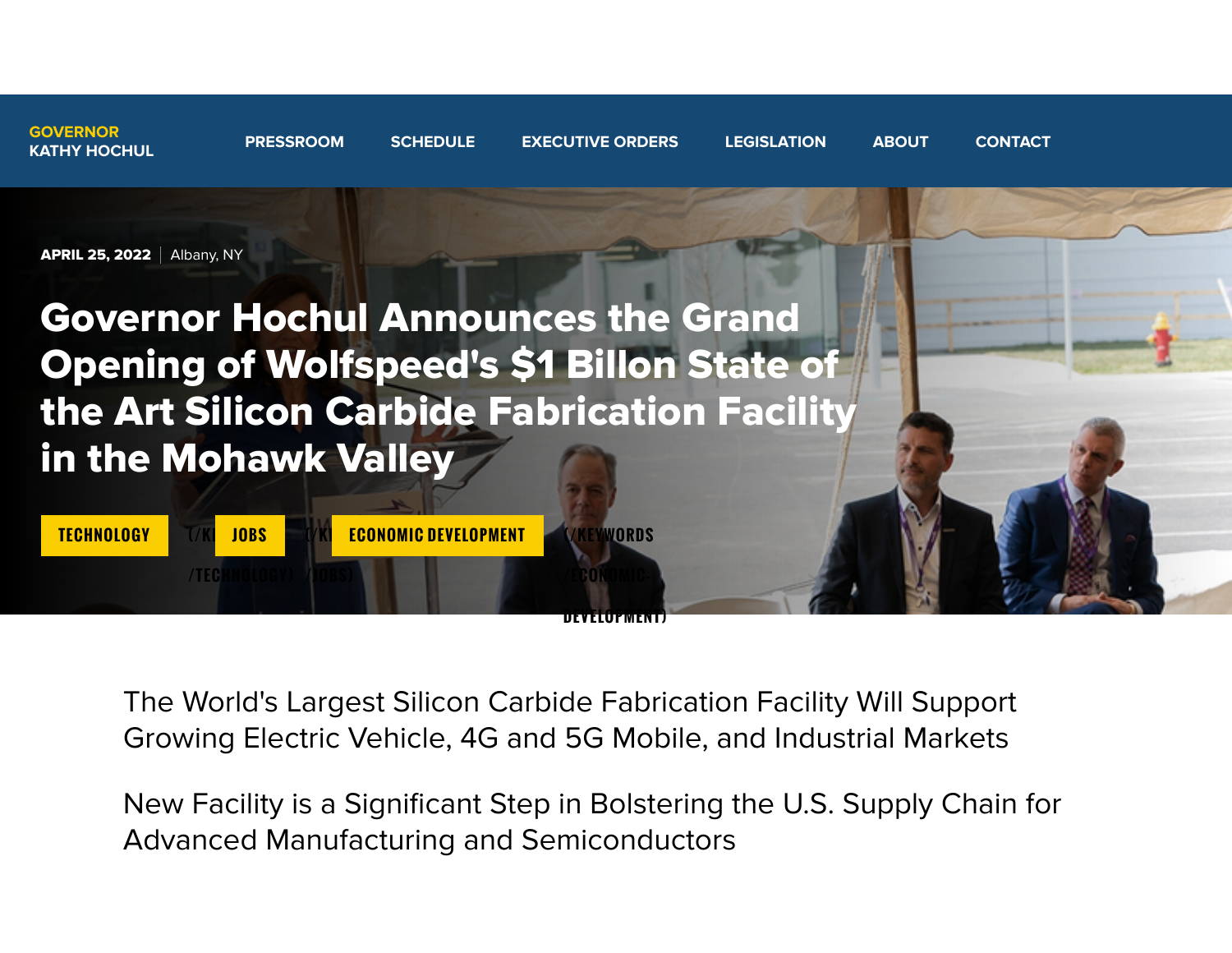Governor Kathy Hochul today announced the grand opening of the Wolfspeed 200mm silicon carbide fabrication facility at the Marcy Nanocenter, located on the State University of New York Polytechnic Institute campus in Marcy in Oneida County. Wolfspeed, the global leader in silicon carbide technology and production, has committed to creating over 600 new jobs at the new facility within the first eight years of operation. In addition, the company will provide internships and research positions for students attending the State University of New York, helping to advance a manufacturing-oriented workforce development initiative across the State University of New York system. Wolfspeed is actively working with education and business partners across the region to establish a robust pipeline for the next generation of high-quality, high-tech jobs in the Mohawk Valley, including those in advanced manufacturing.

"By cutting the ribbon on this new chip fabrication facility, we are making good on the promise of being the most business-friendly and worker-friendly state in the nation, while cementing New York as the national hub for semiconductor production," **Governor Hochul said.** "Employers in cuttingedge industries like Wolfspeed will power the future of New York by bringing good paying jobs and educational opportunities to communities like this one, right here in Marcy. My administration is pulling out all the stops to position emerging industries for success in our state, and I thank Wolfspeed for this public-private partnership."

https://www.youtube.com/embed/fsySVblaz\_8

**AUDIO** PHOTOS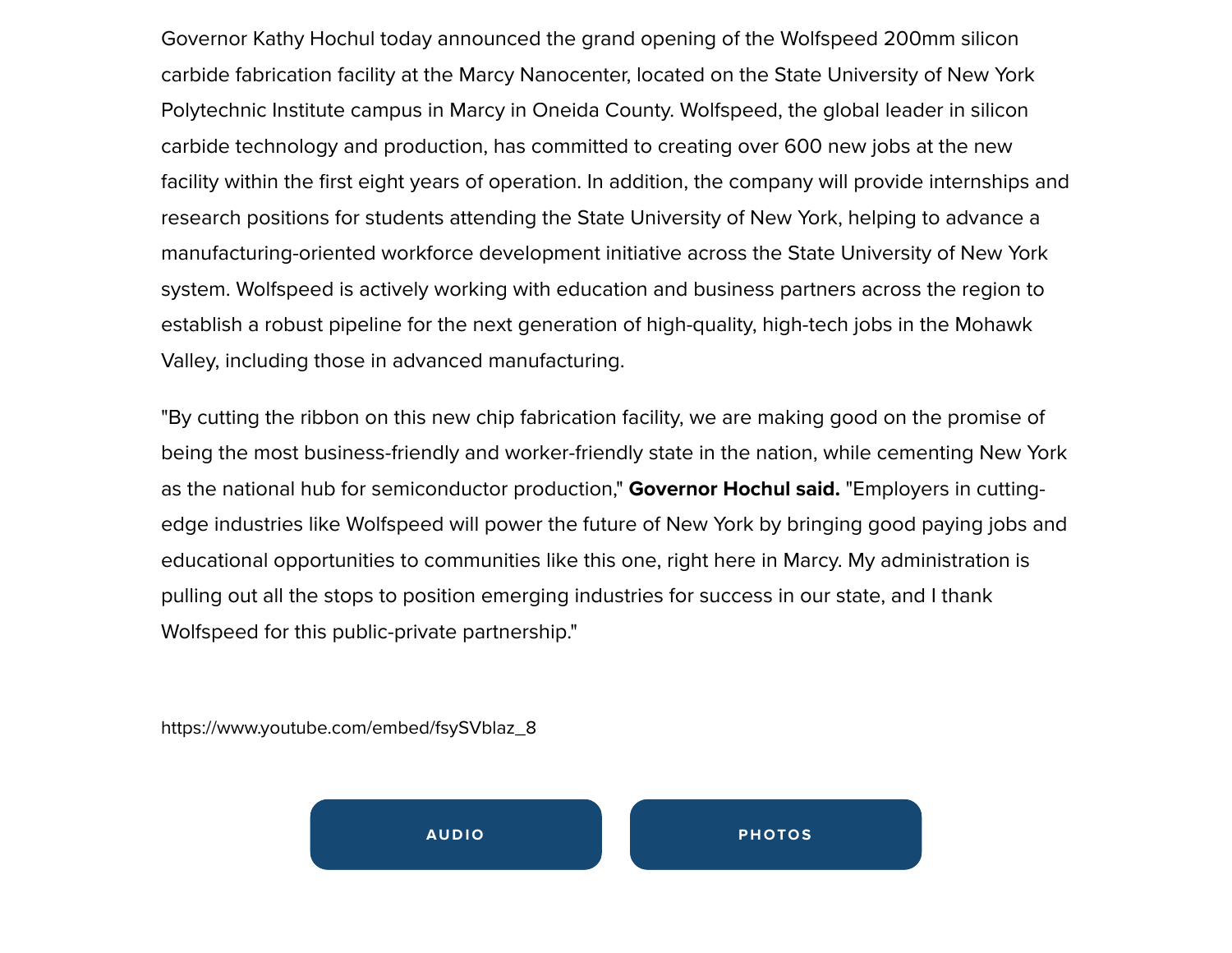**Chief Executive Officer of Wolfspeed Gregg Lowe said, "Our strategic expansion to the Mohawk** Valley is the next chapter in Wolfspeed's exciting story. The need for silicon carbide is tremendous as we look toward a technological future primed for energy efficiency and sustainability. We are very fortunate to have landed in the Mohawk Valley Region - a place that is rich in talent, drive, and promise for the future."

The opening of Wolfspeed's Mohawk Valley fabrication facility comes at a crucial time when there is a global shortage of semiconductors or "chips", which has been exacerbated by the COVID-19 pandemic. Wolfspeed has committed to establishing a silicon carbide corridor on the east coast of the United States, anchored by the Mohawk Valley fab and its headquarters and materials operations in North Carolina.

The Mohawk Valley fab will dramatically increase capacity for Wolfspeed's business and support the semiconductor industry transition from silicon to silicon carbide. Silicon carbide will be essential for electric vehicles, renewable energy and energy storage, and the advancement of industrial applications. The project is a prime example of how New York can help semiconductor companies of all sizes, and in particular manufacturers, by serving as a major hub and headquarters of the National Semiconductor Technology Center (NSTC). While construction was underway in Marcy, Wolfspeed was able to partner with NY CREATES to run its wafer processes and qualify tools at the Albany Nanotech Complex before moving the tools and equipment into the recently completed facility, which reduces the time from fab completion to chip production. Governor Hochul has been a strong advocate for placing the NSTC at the Albany Nanotech Complex, the most advanced, publicly-owned 300mm semiconductor research and development facility in North America and one of the most cutting-edge sites in the world.

Focusing on the Mohawk Valley community, Wolfspeed forged an important partnership with SUNY Poly that will expand educational science, technology, engineering, and mathematics opportunities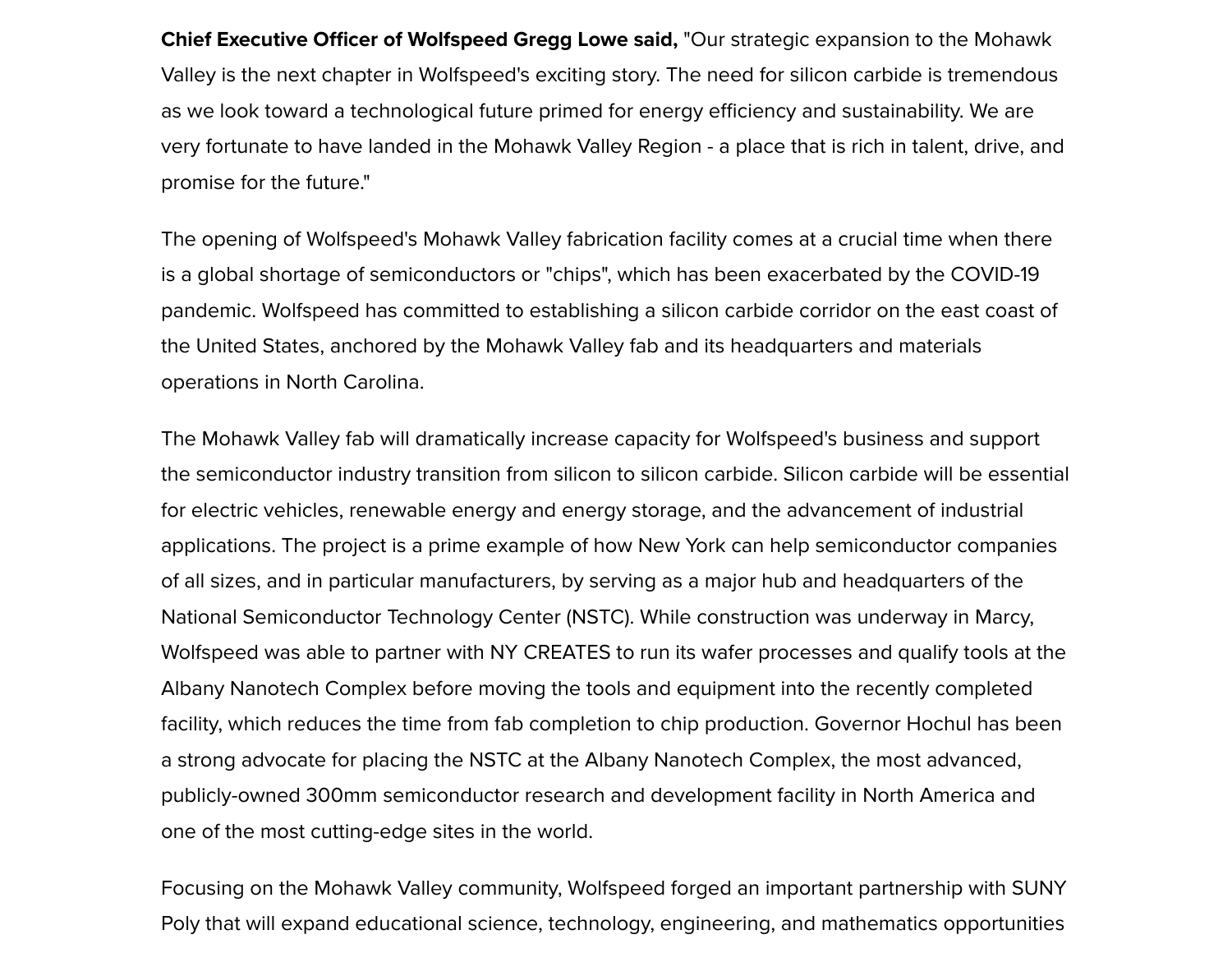for students. This includes a \$2,000,000 scholarship program over 10 years and the creation of two endowed faculty chairs through a \$1,500,000 fund over five years, which began in August of 2020.

The scholarship support will help ensure students from historically underserved or marginalized communities, as well as those with significant financial need, have greater access to the educational opportunities that will equip them to excel as part of tomorrow's high-tech workforce. Already, a total of \$46,000 has been awarded to SUNY Poly students at both its Albany and Utica campuses who are interested in pursuing a career in the semiconductor industry. There are currently 24 students who are Wolfspeed scholars.

Empire State Development (ESD) has provided up to \$500 million in performance-based, capital grants for a portion of the costs of construction, fitting out the new facility and acquiring and installing equipment, as well as \$1 million in Excelsior Jobs Tax Credits. SUNY has also committed to match up to \$5 million in semiconductor-related research funding from Wolfspeed for the SUNY system.

Empl **Employers in cutting-edge industries like Wolfspeed will power the future of New York by bringing good paying jobs and educational opportunities to communities like this one.**

**Governor Kathy Hochul**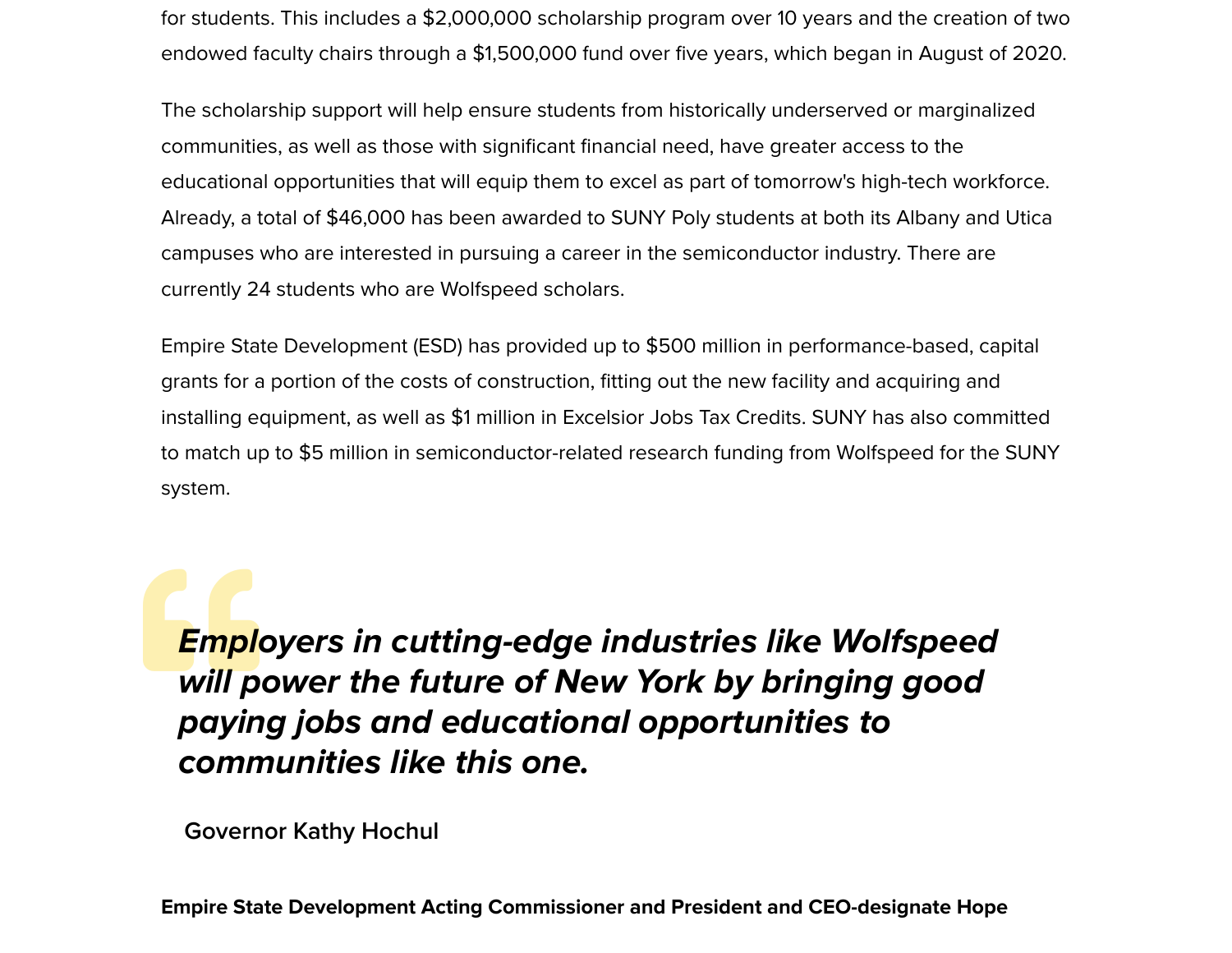**Knight said,** "The opening of Wolfspeed's silicon carbide chip fab in Marcy will be transformational for both the Mohawk Valley Region and New York State. From day one, Wolfspeed hit the ground running, made significant investments in workforce development, hired graduates from the SUNY system and has given back to the community they now call home. I couldn't be prouder of the partnership we have forged together, and I am excited for the future of Wolfspeedand the region, and the steps we have all taken to grow the semiconductor industry in New York State."

**New York State Department of Labor Commissioner Roberta Reardon said,** "I congratulate Wolfspeed on this milestone and thank the company for being an engine of economic opportunity for the Mohawk Valley. The Department of Labor is proud to continue to assist Wolfspeed with its workforce needs. Whether it is through our New York State Job Bank, career fairs, or any of our many other resources, we remain committed to ensuring that businesses are connected to highlyskilled workers across New York State."

**State University of New York Interim Chancellor Deborah F. Stanley said, "SUNY is proud of our** role to help spearhead innovation in advanced manufacturing and power electronics, through attracting the best and brightest faculty to our campuses, providing research opportunities for our students, and developing and deploying new workforce development programs. The collaboration at Wolfspeed is a great example, and would not be possible without the leadership of Governor Kathy Hochul, SUNY Poly, and Wolfspeed."

**NY CREATES President David Anderson said,** "Today's opening of Wolfspeed in the Mohawk Valley is a perfect example of how New York's public-private partnerships successfully attract investment, grow important industries, and generate jobs for New Yorkers. NY CREATES is a key partner on this historic project and we're pleased that while Wolfspeed was building its new fab, the company was able to use the world-class facilities at the Albany Nanotech Complex to perfect their process and qualify tools, expediting time to production in Marcy."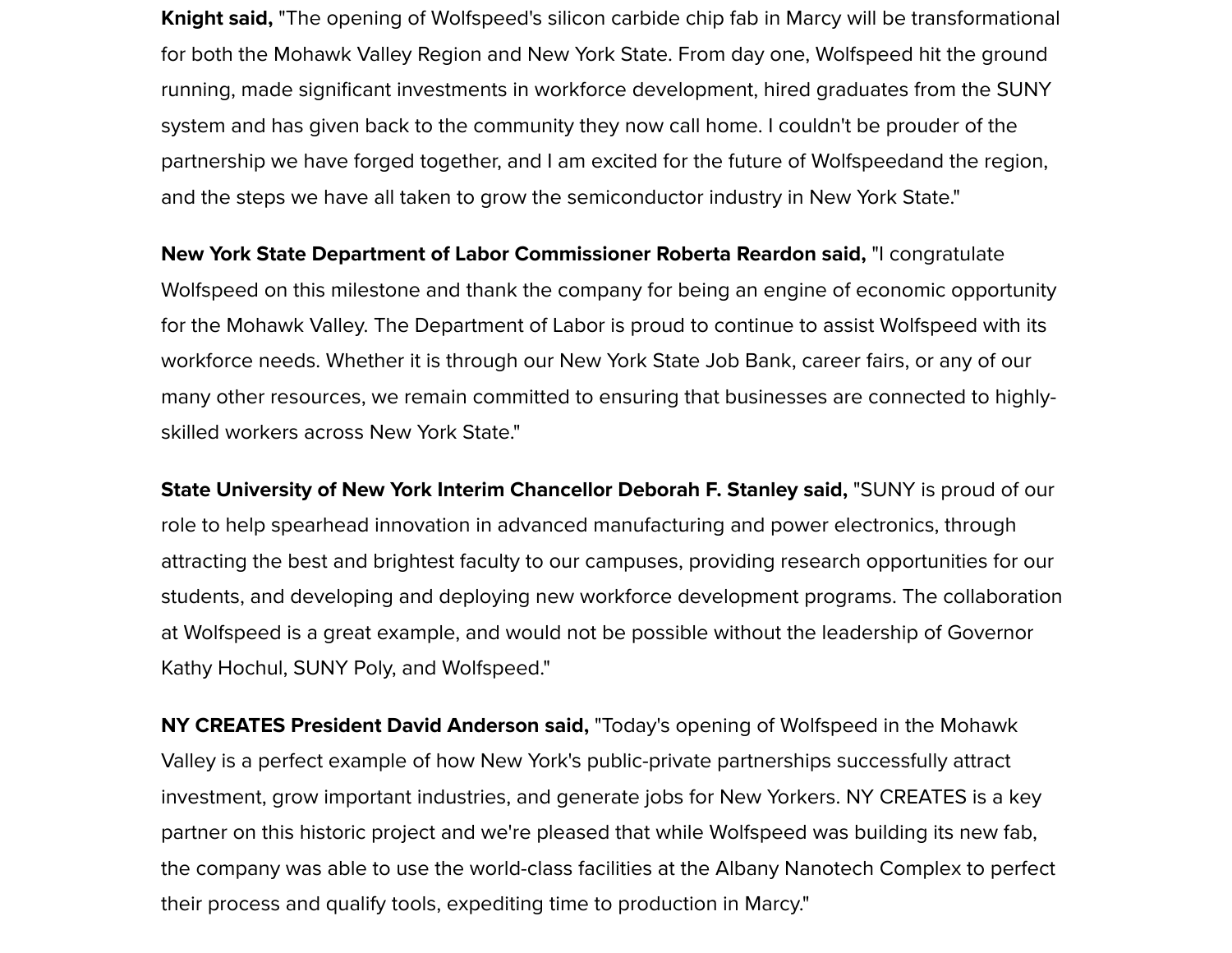**State University of New York Polytechnic Institute Acting President Dr. Tod A. Laursen said,** "SUNY Polytechnic Institute is proud to join Governor Kathy Hochul in congratulating Wolfspeed as they cut the ribbon on their state-of-the-art Mohawk Valley Fab. This site now holds incredible promise for our region, New York State, and especially our graduates who are well prepared for the types of leading-edge careers that will be available. I am grateful for our partnership with Wolfspeed, which is powering targeted, semiconductor-centered curricula and providing new hightech equipment at SUNY Poly via the \$250,000 Wolfspeed Curriculum Gift; uplifting traditionally underserved students through scholarship opportunities from Wolfspeed's \$2,000,000 scholarship program over ten years; and providing \$1,500,000 in funding to establish the Dr. John Edmond and Dr. John Palmour SUNY Polytechnic Institute Endowed Faculty Chairs; all of which underpin the continued expansion of science, technology, engineering, and mathematics opportunities for students at SUNY Poly."

**State Senator Joseph A. Griffo said,** "The opening of Wolfspeed at the Marcy Nanocenter on the SUNY Polytechnic Institute campus in Marcy is the result of a forward-thinking vision and a great deal of hard work by a number of local officials and economic development organizations. Wolfspeed will enhance and strengthen communities and contribute to the future economic growth and vitality of the Mohawk Valley and Upstate New York."

**Assembly Member Marianne Buttenschon said,** "I was pleased to attend the grand opening of Wolfspeed's Mohawk Valley Fab in Marcy. Technology is advancing quickly, and computer chips are an essential component for so many industrial and consumer products. I'm proud that this cuttingedge manufacturing facility is opening in our region. It's exciting to see a plant in our community producing next generation silicon carbide products. The Mohawk Valley offers tremendous resources for advanced manufacturing with young scientists and engineers being trained nearby at SUNY Poly and advanced research taking place at the US Air Force Research Laboratory in Rome,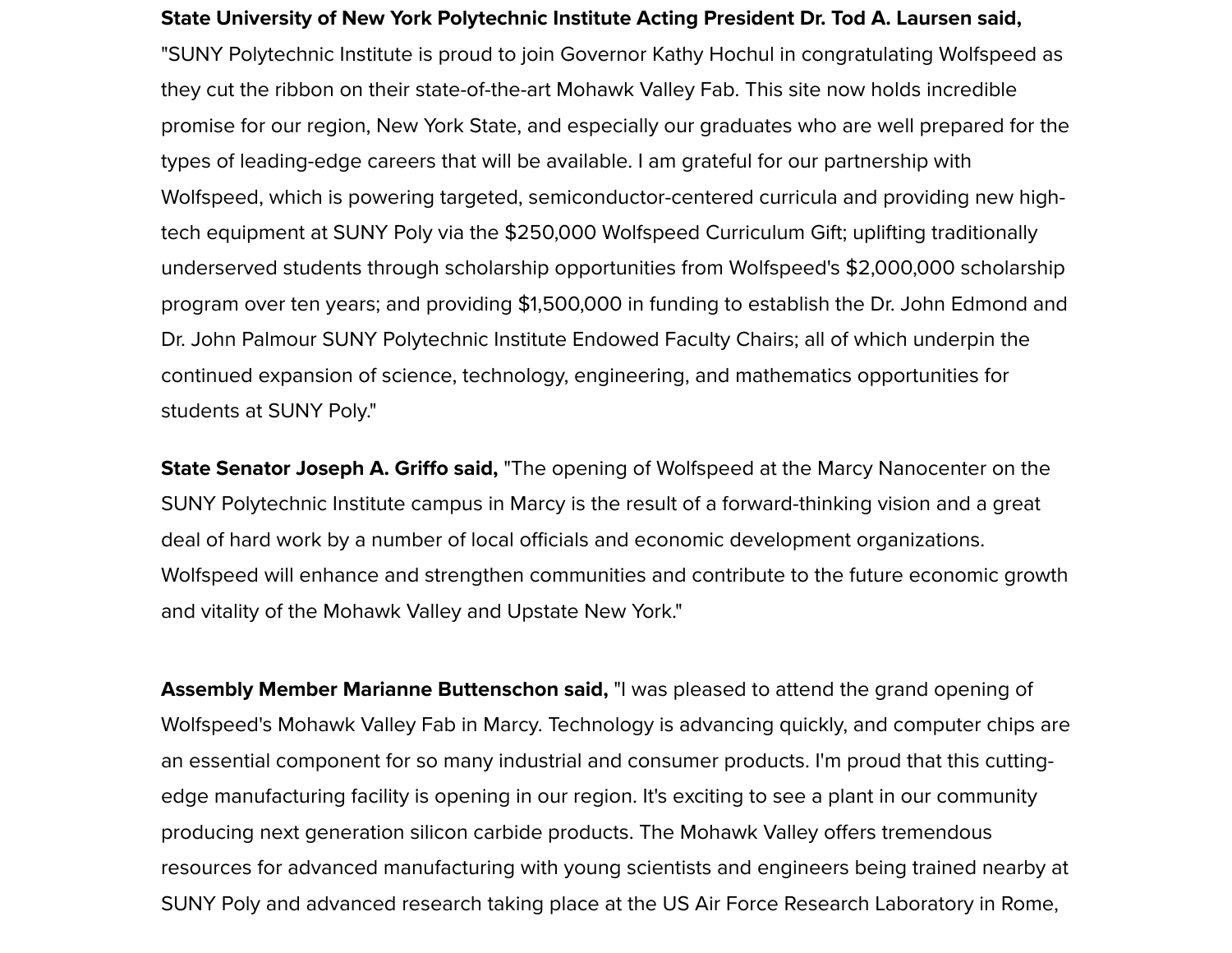this community represents an ideal ecosystem for high tech manufacturing. I look forward to the next developments in this field."

**Oneida County Executive Anthony J. Picente Jr said,** "Today's opening of Wolfspeed is the culmination of 20 years of hard work and determination. Thank you to Gregg Lowe and his team for being such amazing partners. Since day one, we knew this was the right match. Wolfspeed is a leader in enabling one of the fastest growing and important technologies — electric vehicles — and now Oneida Countyand the region are at the center of this transformative industry. For Oneida County, the best is yet to come."

**Utica Mayor Robert Palmieri said,** "The opening of Wolfspeed is proof that when we all work together great things can happen in the Greater Utica region. Wolfspeedis a catalyst that will change the landscape of our city, county and state. It's also an indication of how far we have come and how much more is possible for the future of our region. I'd like to thank Governor Hochul for her steadfast support in seeing this project through and I look forward to working with her to build on the future the Marcy Nanocenter helped make possible."

**City of Rome Mayor Jacqueline M. Izzo said,** "The Mohawk Valley took a well deserved victory lap today as we officially welcomed Wolfspeed to our community. After decades of site preparation and global marketing to position our region as a leader in the next generation of chip development, Wolfspeed will become the anchor facility establishing the Mohawk Valley as a leader in the advanced manufacturing of wafers containing silicon carbide. The company has already made an investment in scholarships and pipeline development of the workforce at SUNY Poly and MVCC, which will lead to high tech employment opportunities in the new Mohawk Valley Fab. This would not have been possible without the support of Governor Hochul, Empire State Development, EDGE and our local and state elected officials all working together to enable the Mohawk Valley's high tech corridor's continued growth for decades to come and strengthening our area's ability to attract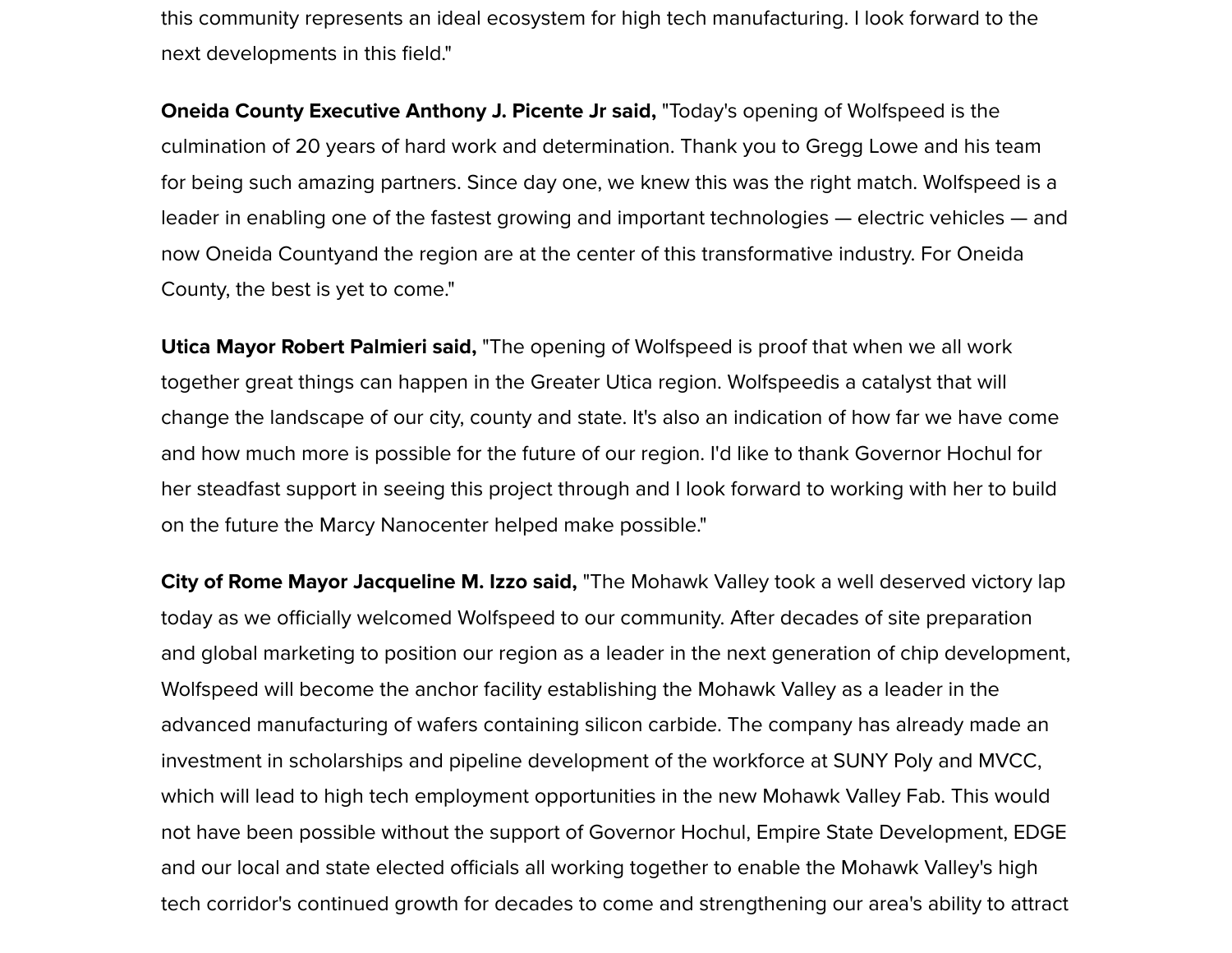the best and brightest to these new and emerging technologies."

**Mohawk Valley EDGE President and CEO Steven DiMeo said, "New York State and our local** partners in government have made steadfast commitments over the last decade to further Upstate's position as a leader in semiconductor research and fabrication with investments in Marcy Nanocenter and the I-90 innovation corridor. These investments to create a truly shovel-ready site, coupled with a strong partner at SUNY Polytechnic Institute and Mohawk Valley Community College, created an environment that was critical to secure Wolfspeed as an anchor tenant at Marcy Nanocenter. We want to thank Governor Kathy Hochul and Empire State Development for their support in furthering plans to build the I-90 semiconductor and advanced electronics corridor that is connecting the Capital Region with the Utica-Rome and Syracuse MSA, which will benefit with the pending passage of federal legislation to support the semiconductor and advanced electronics sector."

From the start of her administration, Governor Hochul has stressed the importance of ensuring New York State's role in developing a robust ecosystem in advanced manufacturing, and as part of this year's state budget, New York State will make up to \$200 million available for the Focused Attraction of Shovel-Ready Tracts New York program. FAST NY is designed to jumpstart New York's shovel-readiness to attract high-tech manufacturing, particularly semiconductor manufacturing, to the state.

Additionally, the Governor has committed over \$350 million through the State Budget to support wide-reaching, historic and coordinated investment in workforce development across state agencies and authorities. The New York State Office of Strategic Workforce Development at ESD will leverage ESD's relationships with employers to help identify employer needs, develop tailored regional training strategies, and support programs to train New Yorkers in the skills necessary to succeed in in-demand fields, such as semiconductor and advanced manufacturing.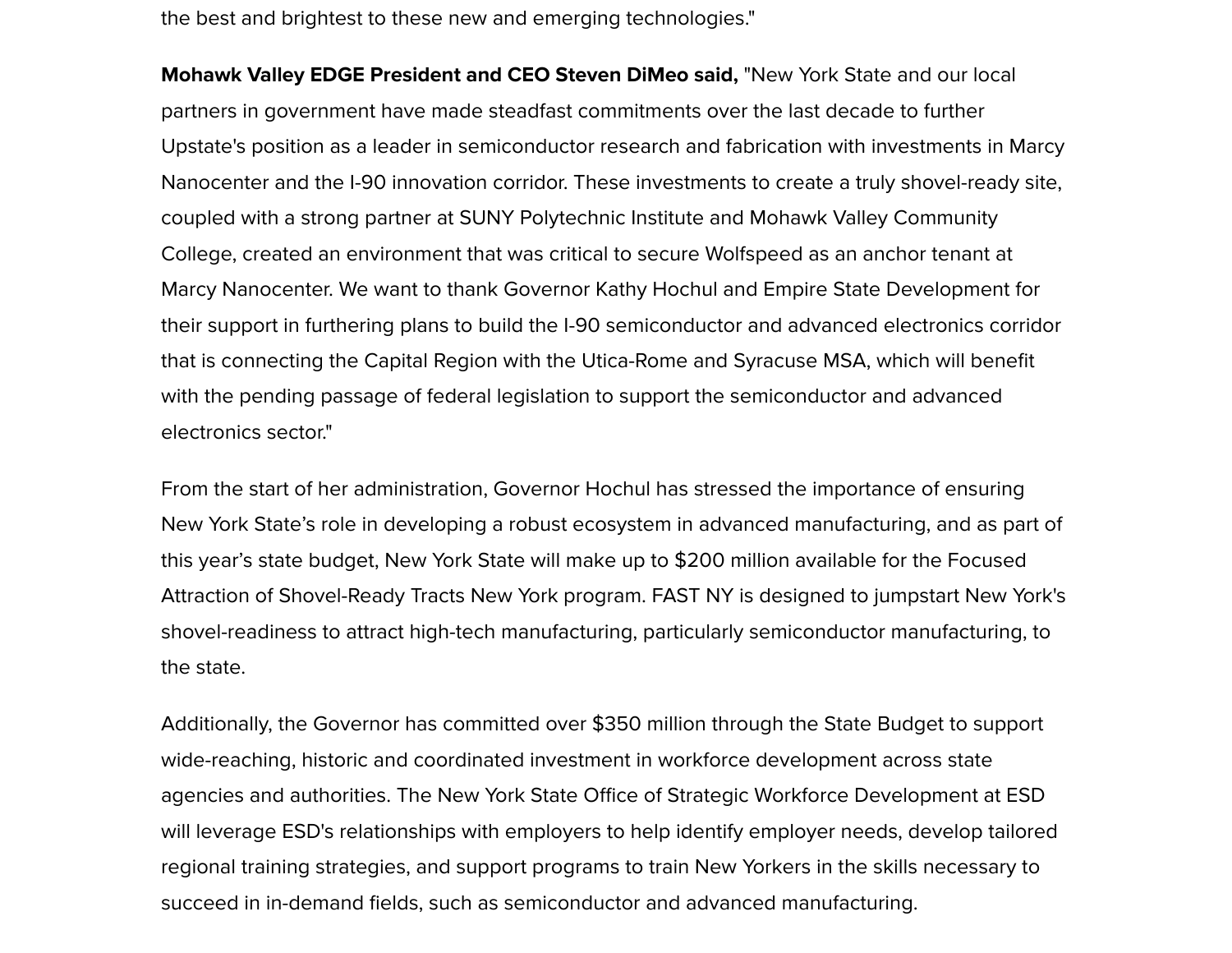The office will work in conjunction with the Regional Economic Development Councils, the Department of Labor, the State University of New York and the City University of New York and other partners to ensure coordinated training and workforce strategies. Flexible grants and capital to be administered by the New York State Office of Strategic Workforce Development will support cutting-edge skills training efforts across the regions of New York State.

## Contact the Governor's Press Office

 **Contact us by phone:** Albany: (518) 474 - 8418  **Contact us by email: Press.Offi[ce@exec.ny.gov](mailto:Press.Office@exec.ny.gov)**

## **Translations**

New York City: (212) 681 - 4640

| È | <b>Arabic Translation</b><br>الترجمة إلى العربية | <b>DOWNLOAD</b> |
|---|--------------------------------------------------|-----------------|
| È | <b>Bengali Translation</b><br>বাংলা অনুবাদ       | <b>DOWNLOAD</b> |
| È | <b>Chinese Translation</b><br>中文翻譯               | <b>DOWNLOAD</b> |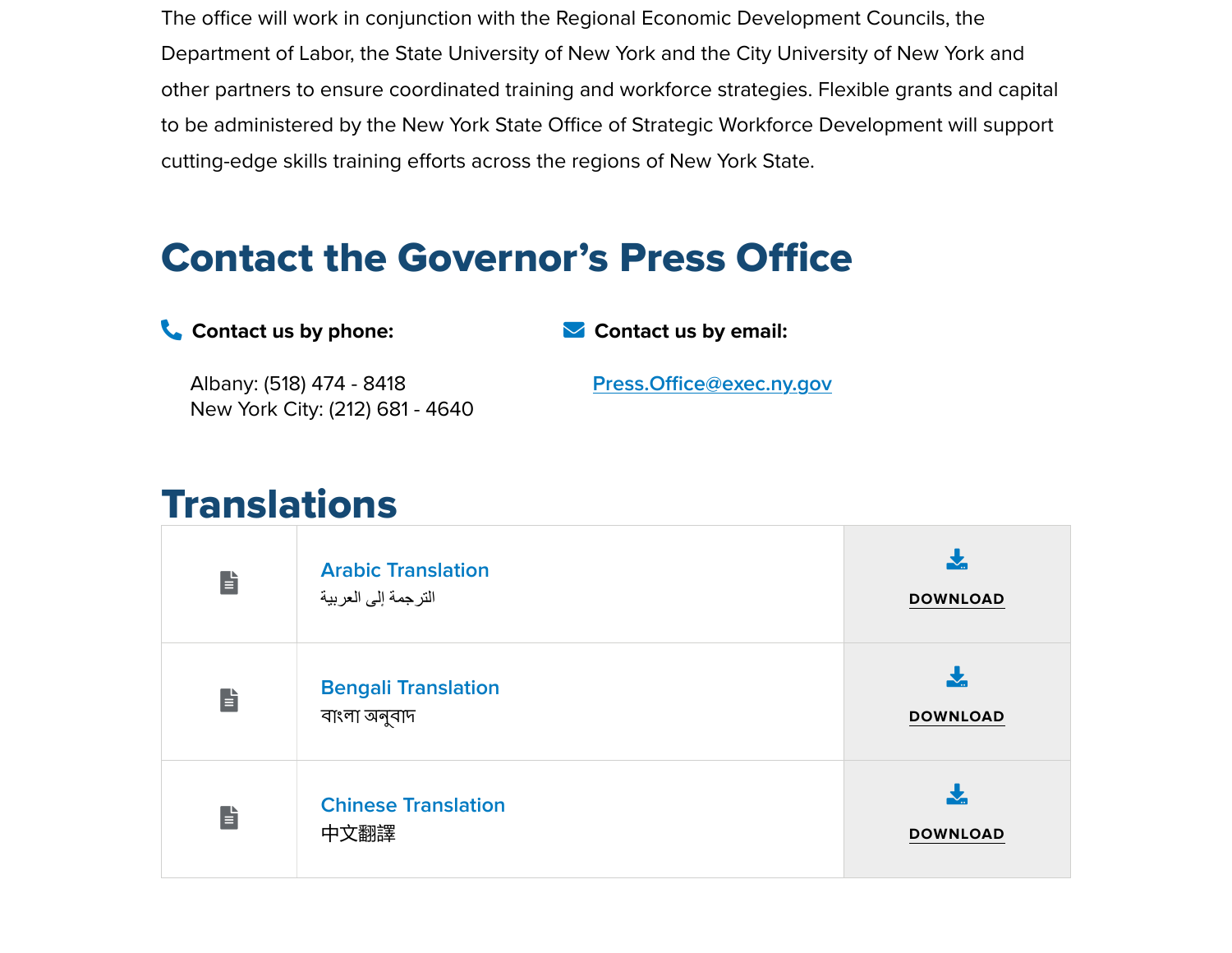| E       | <b>Haitian-Creole Translation</b><br>Tradiksyon kreyòl ayisyen | <b>DOWNLOAD</b>      |
|---------|----------------------------------------------------------------|----------------------|
| È       | <b>Italian Translation</b><br>Traduzione italiana              | ┻<br><b>DOWNLOAD</b> |
| E       | <b>Korean Translation</b><br>한국어 번역                            | ┺<br><b>DOWNLOAD</b> |
| e.<br>E | <b>Polish Translation</b><br>Polskie tłumaczenie               | <b>DOWNLOAD</b>      |
| e.<br>E | <b>Russian Translation</b><br>Перевод на русский язык          | Ł<br><b>DOWNLOAD</b> |
| È       | <b>Spanish Translation</b><br>Traducción al español            | <b>DOWNLOAD</b>      |
| È       | <b>Yiddish Translation</b><br>אידישע איבערטייטשונג             | ┹<br><b>DOWNLOAD</b> |